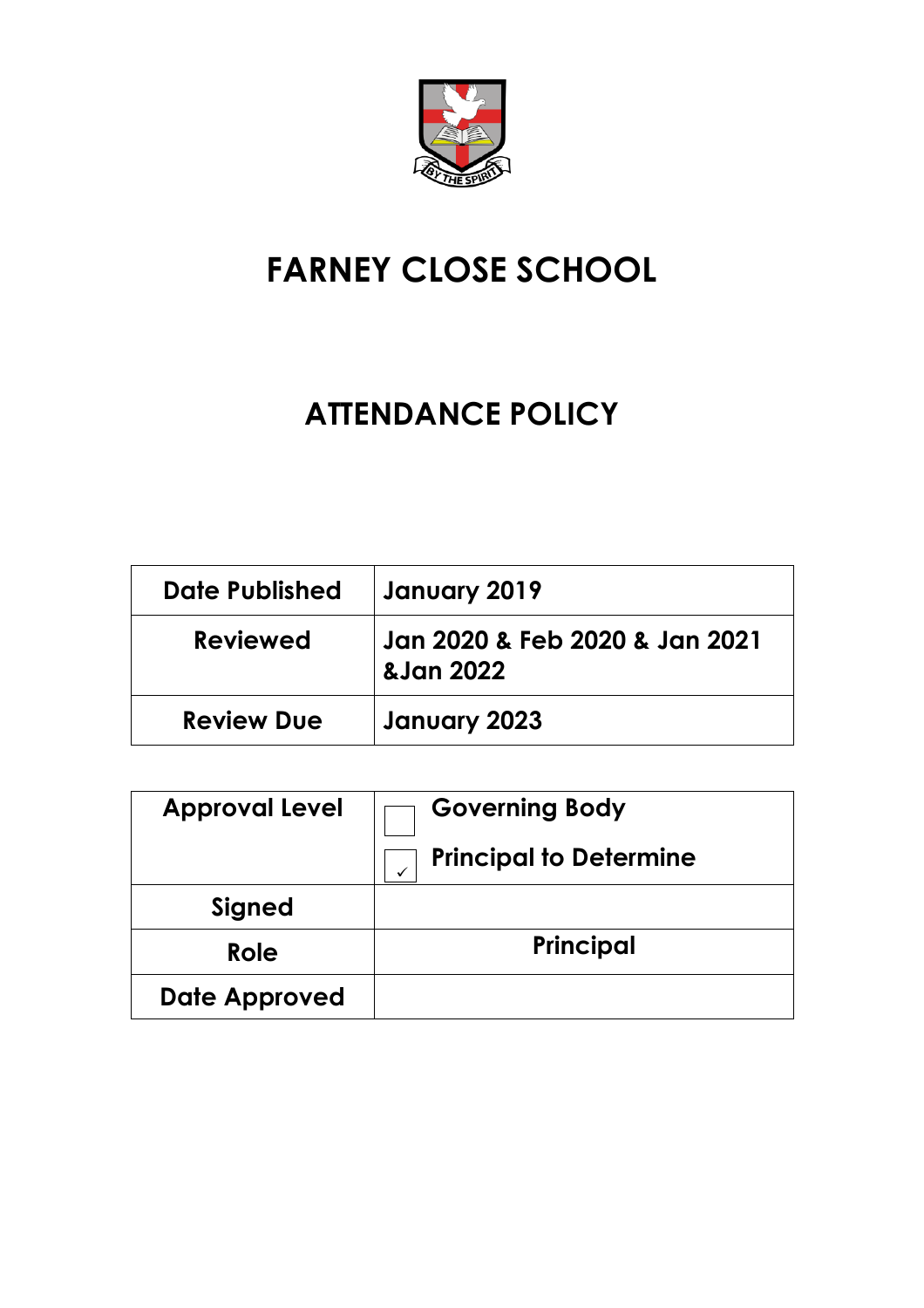## **1. Aims**

Our school aims to meet its obligations with regards to school attendance by:

- Promoting good attendance and reducing absence, including persistent absence
- Ensuring every pupil has access to full-time education to which they are entitled
- Acting early to address patterns of absence

We will also support parents to perform their legal duty to ensure their children of compulsory school age attend regularly and will promote and support punctuality in attending lessons.

We strongly believe that for young people to work towards meeting their full potential, it is vital that they have a well-ordered and stable environment. We feel that this is best achieved through a consistent approach when working with the young people, accomplished through routines, repetition and reinforcement, and opportunities to review and learn from situations. For this to happen, it means that young people at the school are given choices through which they learn to develop responsibility and independence skills. For us to achieve all this it is vital that children's attendance is high else they will not receive the academic and social learning to help them achieve their potential.

## **2. Legislation and guidance**

This policy meets the requirements of the [school attendance guidance](https://www.gov.uk/government/publications/school-attendance) from the Department for Education (DfE), and refers to the DfE's statutory guidance on [school](https://www.gov.uk/government/publications/parental-responsibility-measures-for-behaviour-and-attendance)  [attendance parental responsibility measures.](https://www.gov.uk/government/publications/parental-responsibility-measures-for-behaviour-and-attendance) These documents are drawn from the following legislation setting out the legal powers and duties that govern school attendance:

- [The Education Act 1996](https://www.legislation.gov.uk/ukpga/1996/56/part/VI/chapter/II)
- [The Education Act 2002](http://www.legislation.gov.uk/ukpga/2002/32/part/3/chapter/3)
- [The Education and Inspections Act 2006](http://www.legislation.gov.uk/ukpga/2006/40/part/7/chapter/2/crossheading/school-attendance)
- [The Education \(Pupil Registration\) \(England\) Regulations 2006](http://www.legislation.gov.uk/uksi/2006/1751/contents/made)
- [The Education \(Pupil Registration\) \(England\) \(Amendment\) Regulations 2010](http://www.centralbedfordshire.gov.uk/Images/amendment-regulation-2010_tcm3-8642.pdf)
- [The Education \(Pupil Registration\) \(England\) \(Amendment\) Regulations 2011](http://www.legislation.gov.uk/uksi/2011/1625/made)
- [The Education \(Pupil Registration\) \(England\) \(Amendment\) Regulations 2013](http://www.legislation.gov.uk/uksi/2013/756/made)
- [The Education \(Pupil Registration\) \(England\) \(Amendment\) Regulations 2016](http://legislation.data.gov.uk/uksi/2016/792/made/data.html)
- [The Education \(Penalty Notices\) \(England\) \(Amendment\) Regulations 2013](http://www.legislation.gov.uk/uksi/2013/756/pdfs/uksiem_20130756_en.pdf)

This policy also refers to the DfE's guidance on the [school census,](https://www.gov.uk/government/publications/school-census-2017-to-2018-guide-for-schools-and-las) which explains the persistent absence threshold.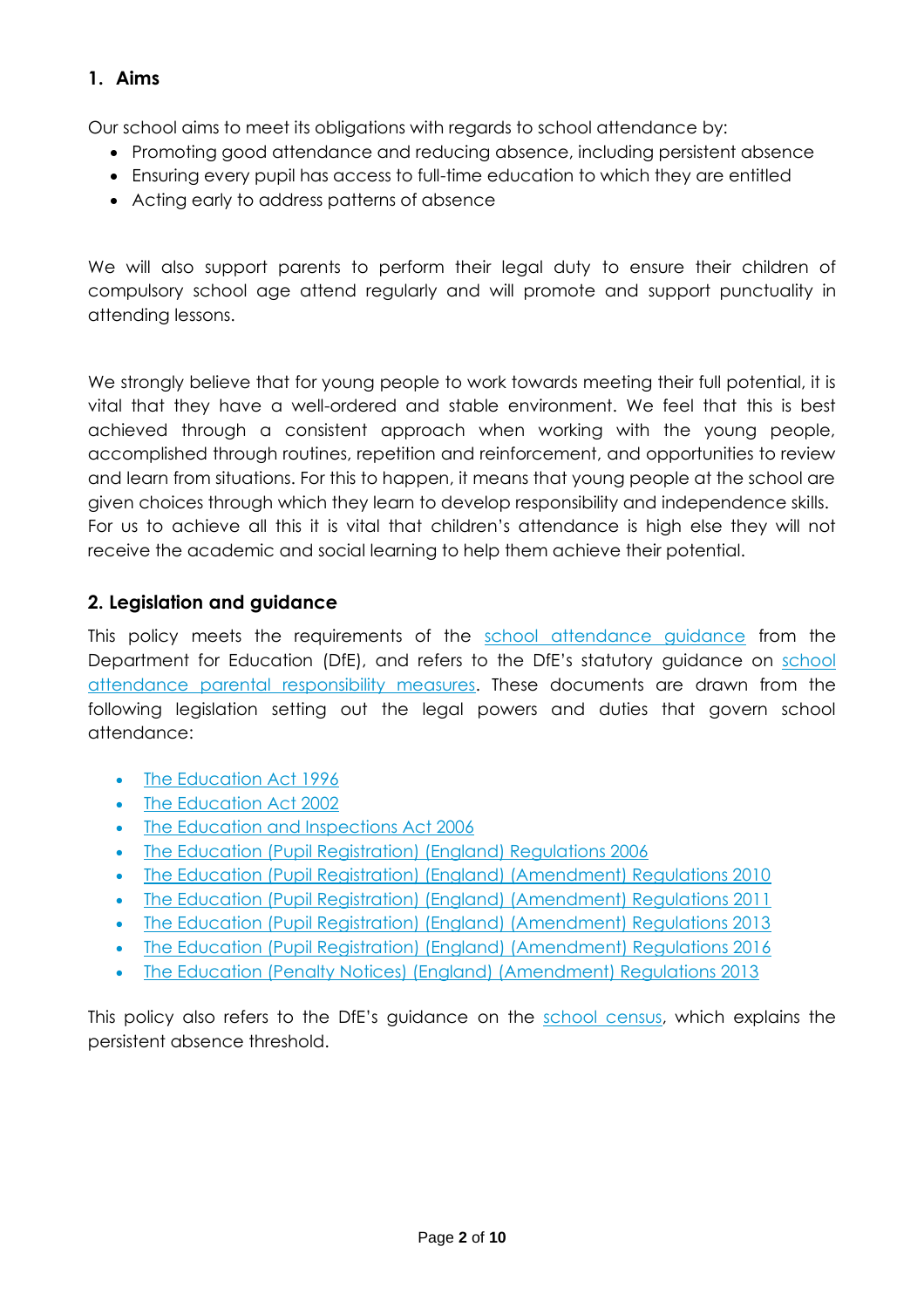## **3. School procedures**

#### **3.1 Attendance register**

The attendance register, which must have all pupils on it, will be taken at the start of every lesson. Tutor times (am and pm) are where attendance percentages are taken from. Each lesson will mark whether every pupil is:

- Present
- Attending an approved off-site educational activity
- Authorised Absent
- Unauthorised Absent
- Unable to attend due to exceptional circumstances
- In school but not in lesson, for example unwell on House, in a meeting or therapy.

See appendix 1 for the DfE attendance codes.

Every entry in the attendance register will be preserved for 3 years after the date on which the entry was made.

The attendance is recorded on the schools Management Information System (iSams) by teachers at the start of every lesson.

## **3.2 Unplanned absence**

Parents must notify the school on the first day of an unplanned absence – for example, if their child is unable to attend due to ill health – as soon as practically possible (see also section 6). They must phone the school and inform the Receptionist or a member of the Senior Management Team of the reason why their child is unable to attend school

Absence due to illness will be authorised unless the school has a genuine concern about the authenticity of the illness.

If the authenticity of the illness is in doubt, the school may ask parents to provide medical evidence, such as a doctor's note, prescription, appointment card or other appropriate form of evidence. We will not ask for medical evidence unnecessarily.

If the school is not satisfied about the authenticity of the illness, the absence will be recorded as unauthorised and parents will be notified of this in advance.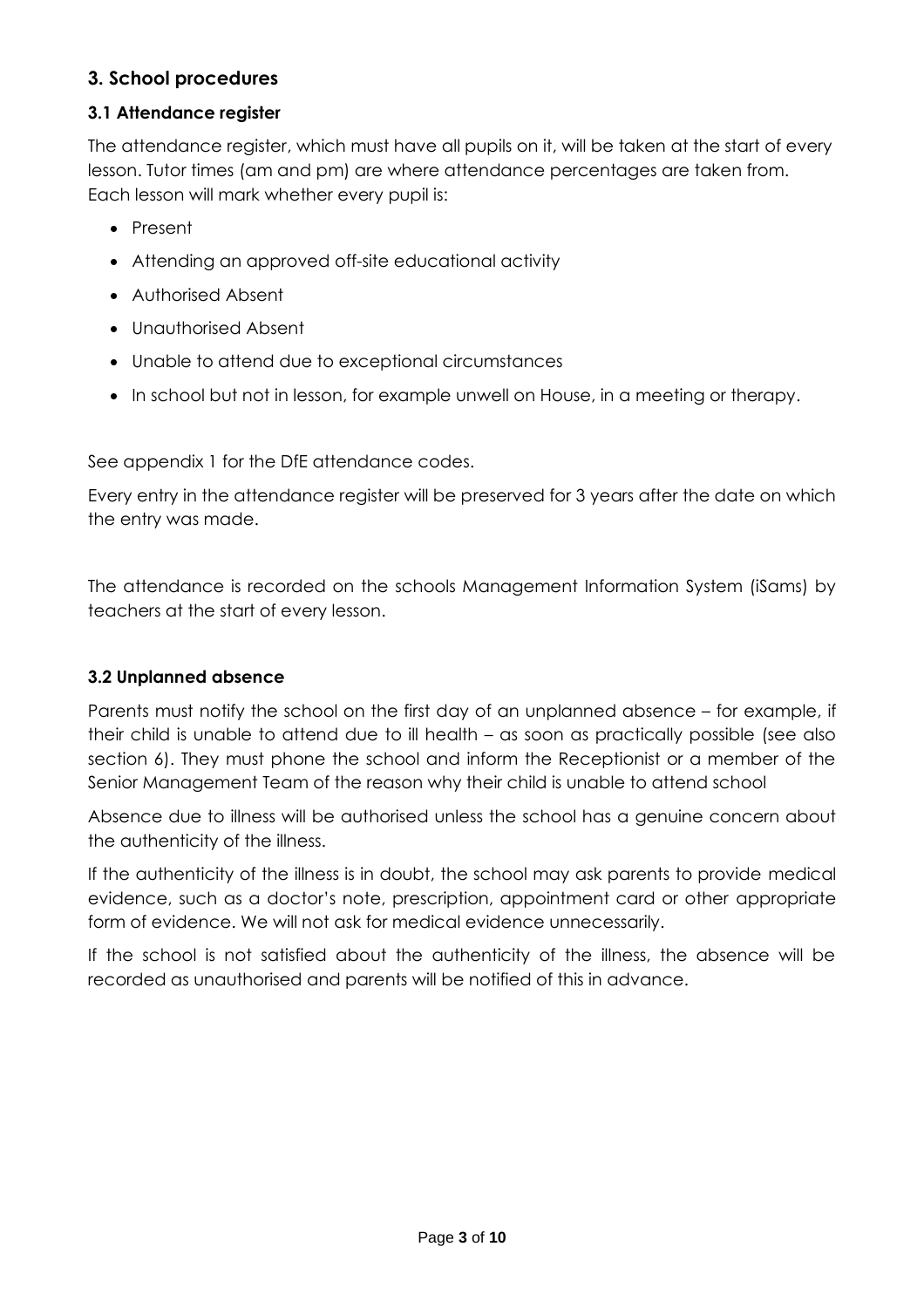#### **3.3 Medical or dental appointments**

Missing registration for a medical or dental appointment is counted as an authorised absence; advance notice is required for authorising these absences.

However, we encourage parents to make medical and dental appointments out of school hours where possible. Where this is not possible, the pupil should be out of school for the minimum amount of time necessary.

Applications for other types of absence in term time must also be made in advance to the Principal. Information relating to whether the school can authorise such absences can be found in section 4.

## **3.4 Lateness and punctuality**

A pupil who arrives late but before the register has closed will be marked as late, using the appropriate code.

A pupil who arrives after the register has closed will be marked as absent, using the appropriate code.

#### **3.5 Following up absence**

The school will follow up any absences to ascertain the reason, ensure proper safeguarding action is taken where necessary, identify whether the absence is approved or not and identify the correct attendance code to use.

#### **3.6 Reporting to parents/carers**

Parents/Carers will be formally notified of their child's attendance at the end of each term as part of their termly report.

## **4. Authorized and unauthorized absence**

#### **4.1 Granting approval for term-time absence**

The Principal cannot grant any leave of absence to pupils during term time unless they consider there to be 'exceptional circumstances'.

The school considers each application for term-time absence individually, taking into account the specific facts, circumstances and relevant context behind the request. A leave of absence is granted entirely at the Principal's discretion.

Valid reasons for **authorised absence** include:

- Illness and medical/dental appointments as explained in sections 3.2 and 3.3
- Religious observance where the day is exclusively set apart for religious observance by the religious body to which the pupil's parents belong. If necessary, the school will seek advice from the parents' religious body to confirm whether the day is set apart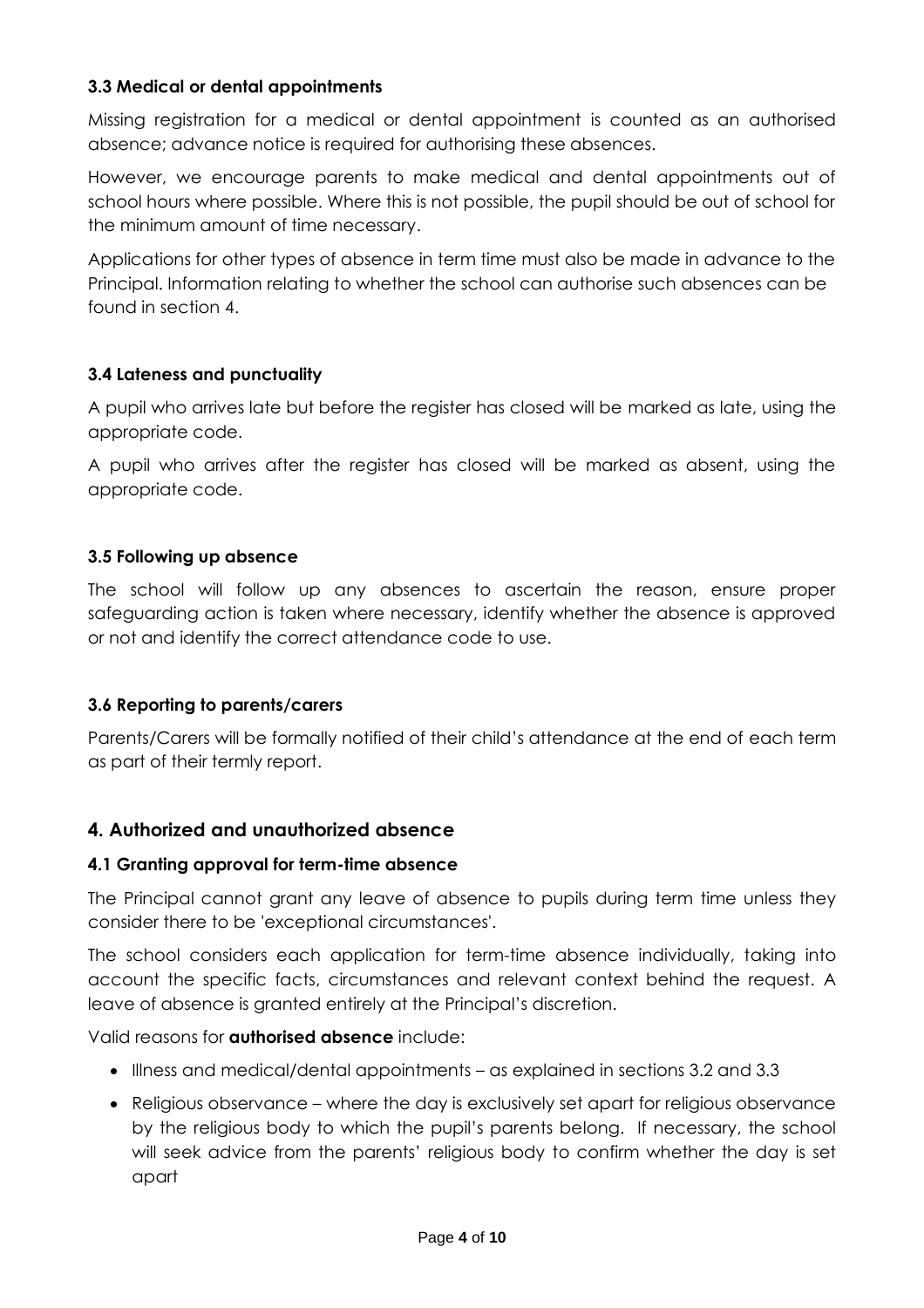• Traveller pupils travelling for occupational purposes – this covers Roma, English and Welsh Gypsies, Irish and Scottish Travellers, Showmen (fairground people) and Circus people, Bargees (occupational boat dwellers) and New Travellers. Absence may be authorised only when a Traveller family is known to be travelling for occupational purposes and has agreed this with the school but it is not known whether the pupil is attending educational provision

## **4.2 Legal sanctions**

Schools can fine parents for the unauthorised absence of their child from school, where the child is of compulsory school age.

If issued with a penalty notice, parents must pay £60 within 21 days or £120 within 28 days. The payment must be made directly to the local authority.

The decision on whether or not to issue a penalty notice ultimately rests with the Principal, following the local authority's code of conduct for issuing penalty notices. This may take into account:

- A number of unauthorised absences occurring within a rolling academic year
- One-off instances of irregular attendance, such as holidays taken in term time without permission
- Where an excluded pupil is found in a public place during school hours without a justifiable reason

If the payment has not been made after 28 days, the local authority can decide whether to prosecute the parent or withdraw the notice.

## **5. Strategies for promoting attendance**

Farney Close will actively work with parents / carers to ensure that their child has good attendance at school. Due to the distance involved with the children attending our school we will offer a variety of support strategies such as letters identifying attendance figures and sharing expectations, phone contact, home visits (dependent on distance), liaising with the relevant professions that support that family, meetings at school or at the LEA offices.

## **6. Attendance monitoring**

The attendance officer monitors pupil absence on a daily basis.

Parents / carers are expected to call the school in the morning if their child is going to be absent due to ill health (see section 3.2).

Weekly attendance and referrals meetings take place between the Referrals and Attendance Officer, the School social worker and members of the School Leadership team. All children and young people whose attendance falls below 90% are discussed and action agreed.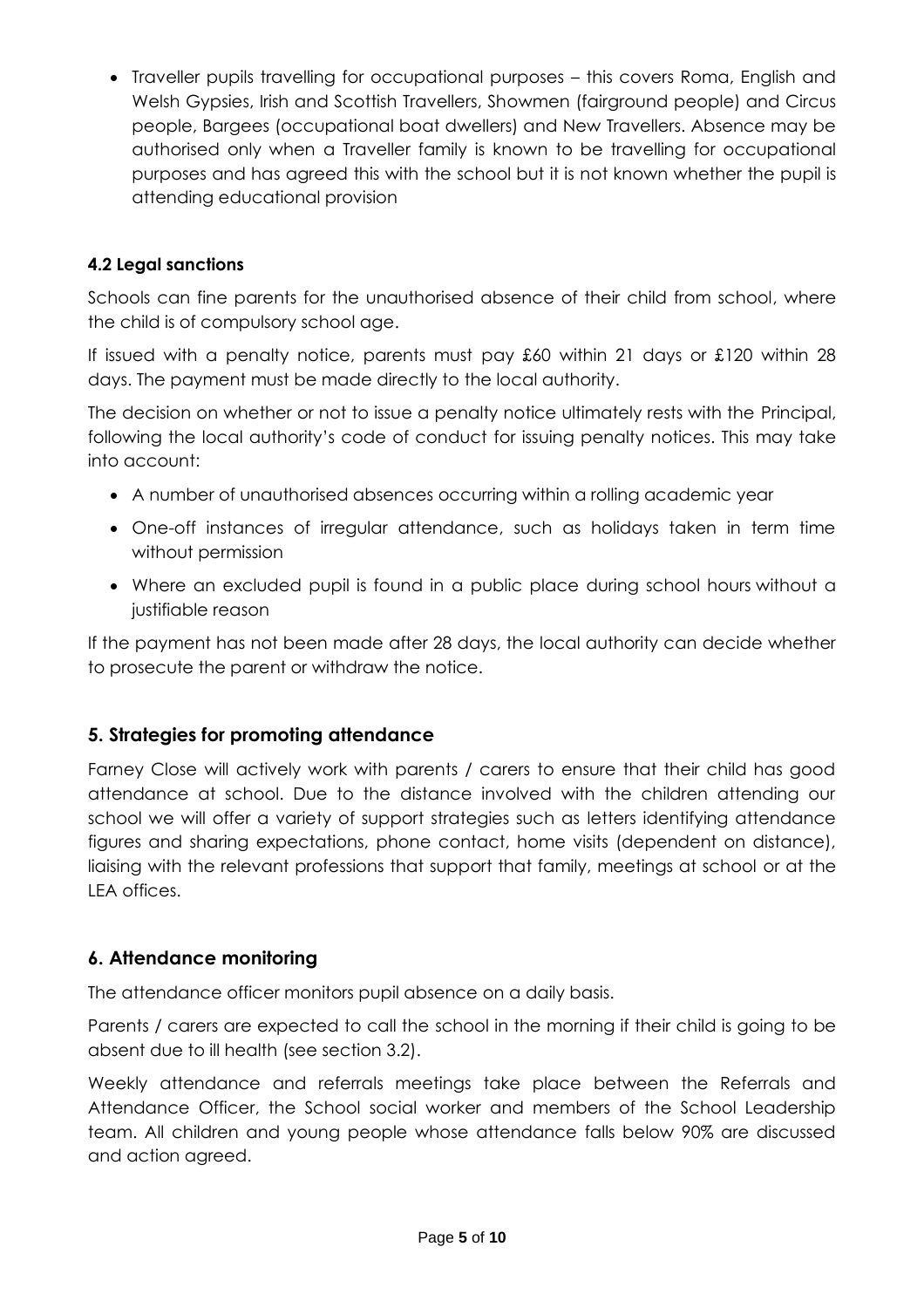The Referrals and Attendance Officer and/or the child's Link Worker keep in regular contact with the family of the absent pupil. We will consider involving the pupil entitlement team from West Sussex in attendance does not improve and there is no relevant reason for them to be absent. The school's first referral goes to West Sussex as this is where the school is situated even if the child's home is in a different Local Authority.

The persistent absence threshold is 10%. If a pupil's individual overall absence rate is greater than or equal to 10%, the pupil will be classified as a persistent absentee. The Referrals and Inclusion Office will send out letters to parents and carers if attendance falls below 90% with a copy sent to the pupils local authority to keep them informed.

Pupil-level absence data is collected each term. Individuals attendance is tracked and where concern is highlighted the relevant intervention and support is put in place to support their attendance in increasing.

Postcards celebrating 100% attendance are sent home at the end of each term.

For further information re Farney Close reporting school absences to West Sussex please follow link [https://www.westsussex.gov.uk/media/12459/cme\\_policy.pdf](https://www.westsussex.gov.uk/media/12459/cme_policy.pdf)

## **7. Roles and responsibilities**

#### **7.1 The Governing Board**

The governing board is responsible for monitoring attendance figures for the whole school on at least a termly basis. It also holds the Principal to account for the implementation of this policy.

## **7.2 The Principal**

The Principal is responsible for ensuring this policy is implemented consistently across the school, and for monitoring school-level absence data and reporting it to governors.

The Principal also supports other staff in monitoring the attendance of individual pupils and issues fixed-penalty notices, where necessary.

#### **7.3 Attendance monitoring**

The Referrals and Inclusion Officer will:

- Monitors attendance data at the school and individual pupil level
- Reports concerns about attendance to the Principal
- Works with education welfare officers to tackle persistent absence
- Arranges calls and meetings with parents to discuss attendance issues
- Advises the Principal when to issue warning letters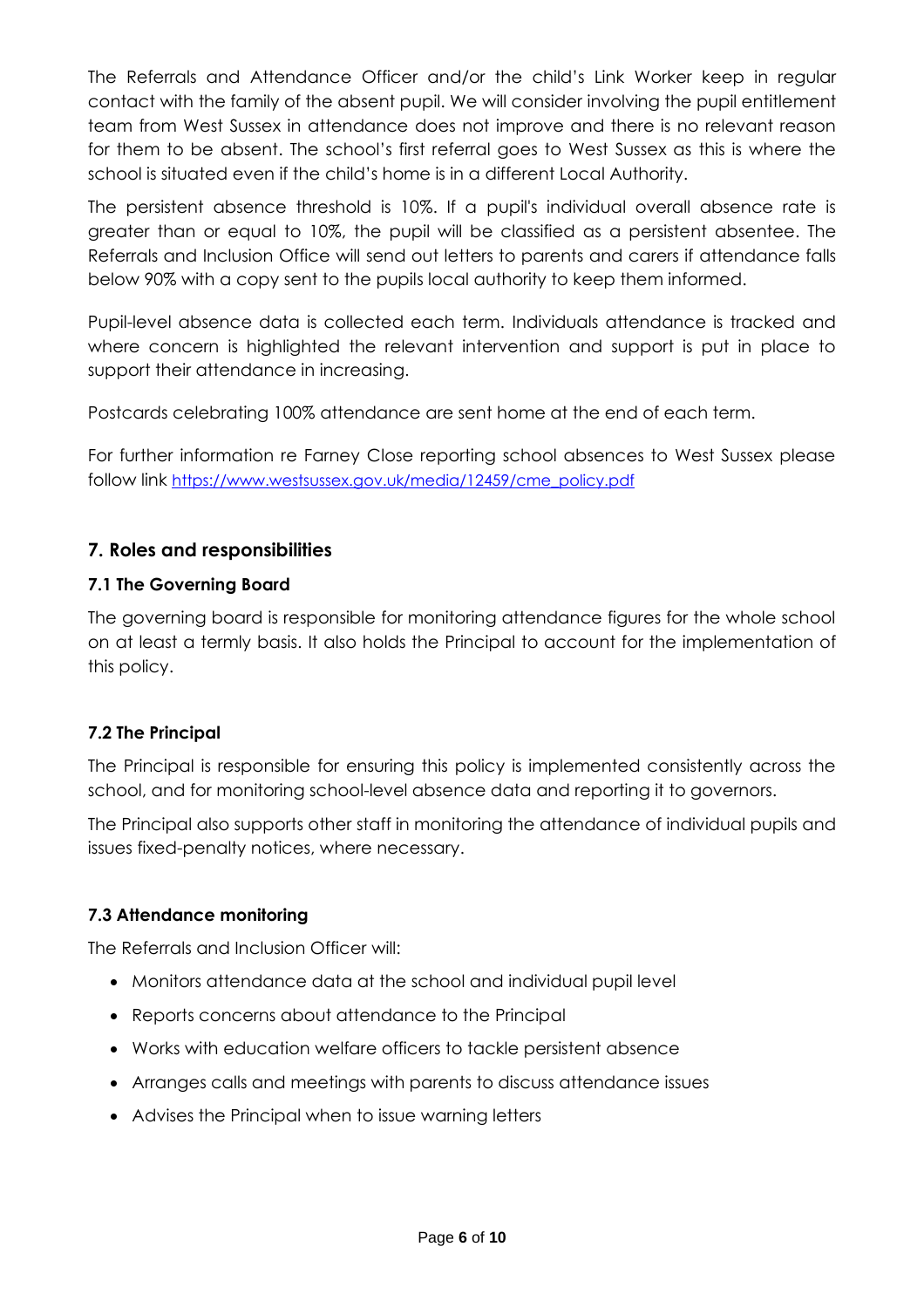#### **7.4 Form tutors**

Form tutors are responsible for recording attendance on a twice daily basis, using the correct codes, and submitting this information to the school office via the schools Management Information System.

#### **7.5 School's Receptionist**

The School's Receptionist is expected to take calls from parents about absence and record it on the school system.

#### **8. Monitoring arrangements**

This policy will be reviewed annually by the Principal. At every review, the policy will be shared with the governing board.

#### **9. Links with other policies**

This policy is linked to our Child Protection and Safeguarding Policy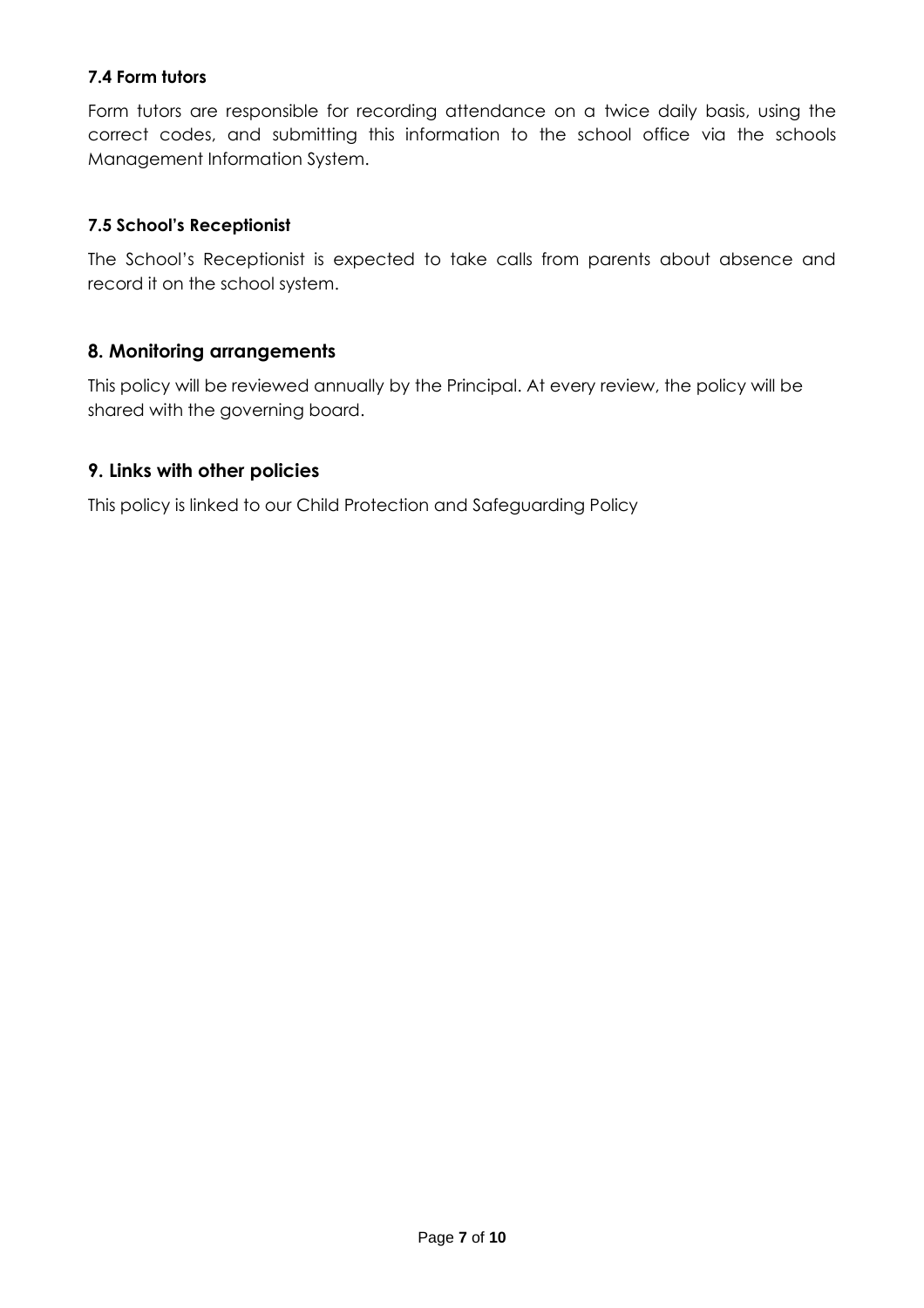## **Appendix 1: attendance codes**

| Code        | <b>Definition</b>             | <b>Scenario</b>                                                                     |
|-------------|-------------------------------|-------------------------------------------------------------------------------------|
| $\prime$    | Present (am)                  | Pupil is present at morning registration                                            |
| N           | Present (pm)                  | Pupil is present at afternoon registration                                          |
| L           | Late arrival                  | Pupil arrives late before register has<br>closed                                    |
| B           | Off-site educational activity | Pupil is at a supervised off-site<br>educational activity approved by the<br>school |
| D           | Dual registered               | Pupil is attending a session at another<br>setting where they are also registered   |
| J           | Interview                     | Pupil has an interview with a prospective<br>employer/educational establishment     |
| K           | Sporting activity             | Pupil is participating in a supervised<br>sporting activity approved by the school  |
| $\mathbf v$ | Educational trip or visit     | Pupil is on an educational visit/trip<br>organised, or approved, by the school      |
| W           | Work experience               | Pupil is on a work experience placement                                             |
| Q           | <b>COVID</b>                  | Have tested Positive to COVID                                                       |
| p           | Pending                       | COVID test result                                                                   |
| 9           | Placement ended               | Terms trail not completed.                                                          |

The following codes are taken from the DfE's guidance on school attendance.

| Code               | Definition                  | <b>Scenario</b>                                                           |  |
|--------------------|-----------------------------|---------------------------------------------------------------------------|--|
| Authorised absence |                             |                                                                           |  |
| C                  | Authorised leave of absence | Pupil has been granted a leave of<br>absence due to general circumstances |  |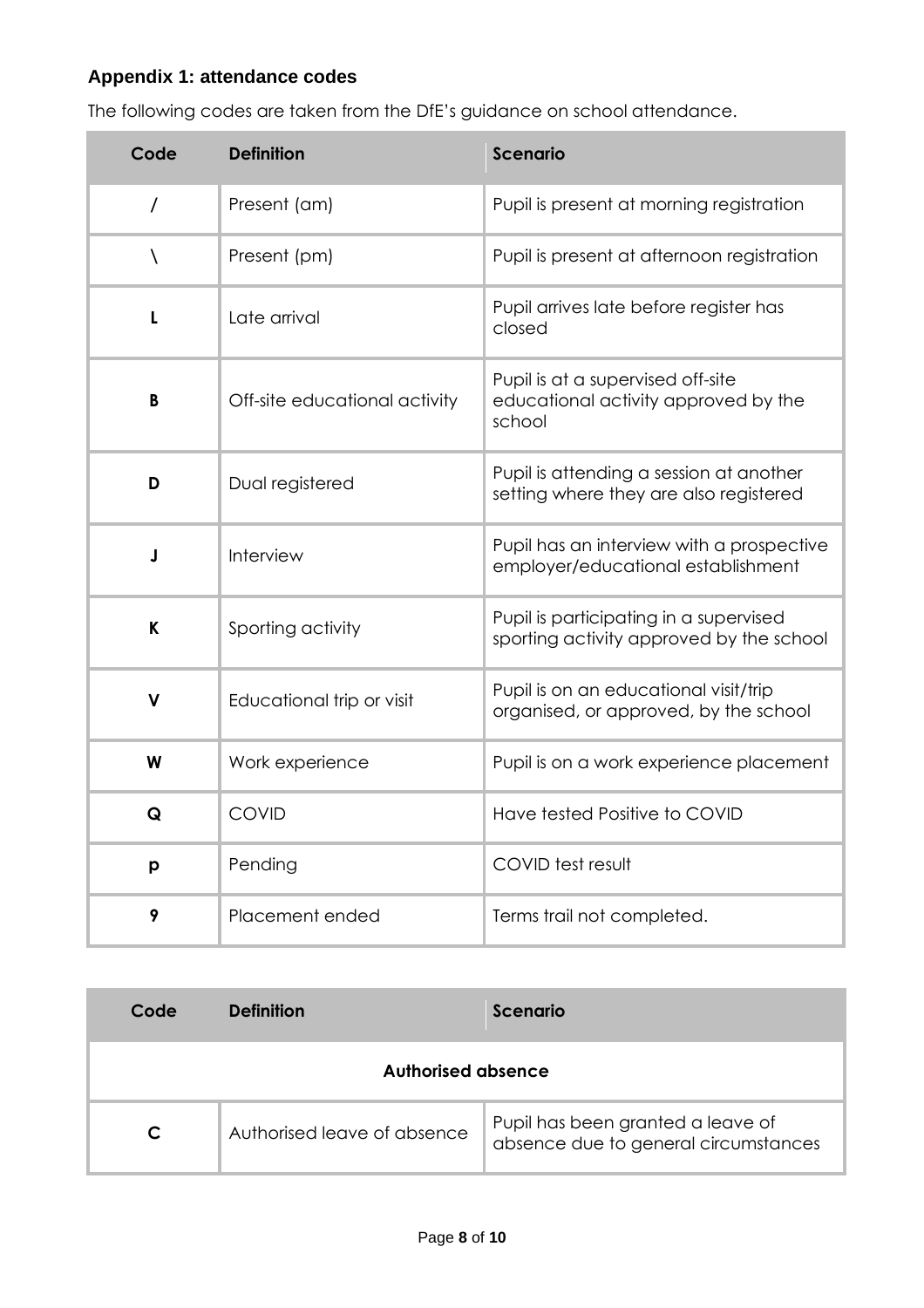| A            | Other authorized<br>circumstances    | Pupil has been granted a leave of<br>absence due to exceptional<br>circumstances e.g. bereavement.                                                                                                               |  |
|--------------|--------------------------------------|------------------------------------------------------------------------------------------------------------------------------------------------------------------------------------------------------------------|--|
| E            | Excluded                             | Pupil has been excluded but no<br>alternative provision has been made                                                                                                                                            |  |
| Н            | Authorised holiday                   | Pupil has been allowed to go on holiday<br>due to exceptional circumstances                                                                                                                                      |  |
| H            | Illness                              | School has been notified that a pupil will<br>be absent due to illness                                                                                                                                           |  |
| W            | Medical/dental appointment           | Pupil is at a medical or dental<br>appointment                                                                                                                                                                   |  |
| $\mathbf R$  | Religious observance                 | Pupil is taking part in a day of religious<br>observance                                                                                                                                                         |  |
| $\mathsf{s}$ | Study leave                          | Year 11 pupil is on study leave during<br>their public examinations                                                                                                                                              |  |
| Τ            | Gypsy, Roma and Traveller<br>absence | Pupil from a Traveller community is<br>travelling, as agreed with the school                                                                                                                                     |  |
|              | <b>Unauthorised absence</b>          |                                                                                                                                                                                                                  |  |
| G            | Unauthorised holiday                 | Pupil is on a holiday that was not<br>approved by the school                                                                                                                                                     |  |
| N            | Reason not provided                  | Pupil is absent for an unknown reason<br>(this code should be amended when the<br>reason emerges, or replaced with code<br>O if no reason for absence has been<br>provided after a reasonable amount of<br>time) |  |
| O            | Unauthorised absence                 | School is not satisfied with reason for<br>pupil's absence                                                                                                                                                       |  |
| U            | Arrival after registration           | Pupil arrived at school after the register<br>closed                                                                                                                                                             |  |